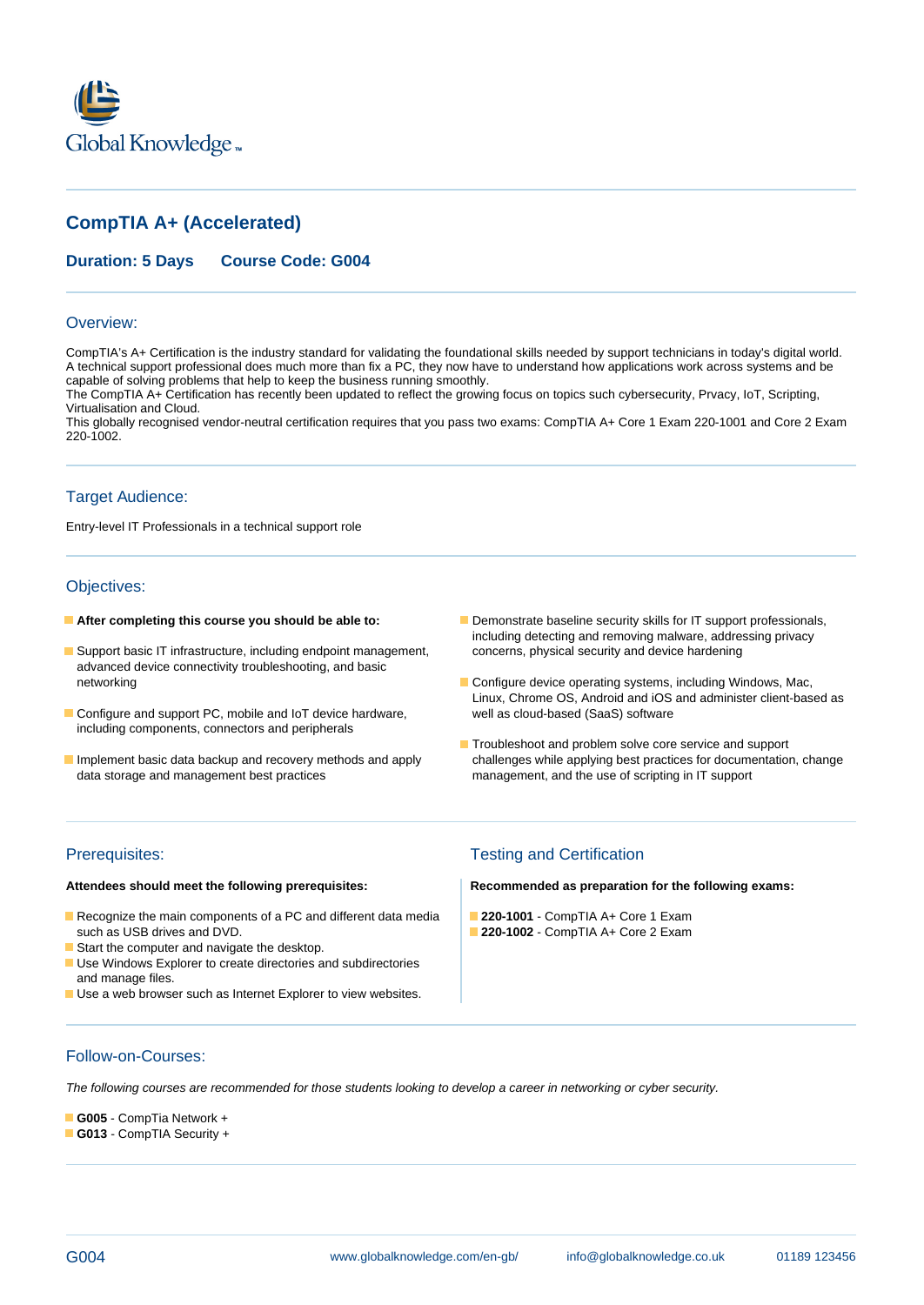# Content:

- **IDENTIFY Common Operating Systems Wired Networks Wired Networks Wire Laptop Features**
- 
- 
- 
- 
- Manage Devices in Windows Network Services Network Services Devices

Installing and Configuring PC Components Configuring and Troubleshooting Networks Mobile Device Types

- Use Appropriate Safety Procedures 
Configure Network Connection Settings Accessories
- 
- Common Connection Interfaces **Configure SOHO Network Security** Connectivity
- **Install Peripheral Devices** Configure Remote Access Configure Remote Access Configure Remote Access Support Mobile Apps

Installing, Configuring and Troubleshooting Install and configure IoT Devices Troublshoot Mobile Device Issues Display and Multimedia Devices

- 
- $\blacksquare$  Troubleshoot Display Devices
- Install and Configure Multimedia Devices Manage Users Manage Users Manage Manage Manage Manage Manage Manage Manage Manage Manage Manage Manage Manage Manage Manage Manage Manage Manage Manage Manage Manage Manage Manag

Storage Devices **Policies** Policies **Policies** Policies **Install and Configure Printers** 

- 
- **Insall and Configure Mass Storage Devices | Computing**
- **Install and Configure Removable Storage line Implementing Operational Procedures**
- 
- 

Installing, Configuring and Troubleshooting Security Concepts Security Concepts Security Concepts Use Basic Change Management Best Internal System Components and Practices in Practices and Practices in Practices

- **Install and Upgrade CPUs Threat and Vulnerabilities** Recovery Methods
- Configure and Update BIOS/UEFI Basic Scripting Concepts Basic Scripting Concepts
- 
- Troubleshoot Internal System Components Securing Workstations and Data
- $\blacksquare$  Configure a Custom PC

Installing, Configuring and Maintaining **Implement Data Protection Policies** Operating Systems **Protect Data During Incident Response** 

- Configure and Use Linux Troubleshooting Workstation Security Issues
- Configure and Use macOS
- Install and Upgrade Operating Systems **Detect, Remove and Prevent Malware**
- 

Maintaining and Troubleshooting Microsoft **Windows** 

- **Install and Manage Windows Applications**
- **Manage Windows Performance**
- **Troublshoot WIndows**

line line line

- 
- 
- Manage Files in Windows Internet Connection Types
- Manage Disks in Windows **Network Configuration Concepts** Supporting and Troublshooting Mobile
	-

- 
- 
- 
- 
- Troubleshoot Network Connectons Secure Mobile Devices
- 

**Install and Configure Display Devices** Resources Resources Print Devices

- 
- Configure Shared Resources **Maintain Inkjet Printers**
- 

**Install System Memory Implementing Client Virtualization and Cloud Install and Configure Imaging Devices** 

- **Configure RAID** Configure Client-Side Virtualization
	-

- 
- 
- 

- **Implement Security Best Practices**
- 
- 
- 
- Maintain OSs Troubleshoot Common Workstation
	- Security Issues

Supporting Operating Systems Network Infrastructure Concepts Supporting and Troubleshooting Laptops

- 
- Troubleshooting Methodolgy Network Hardware Devices Network Hardware Devices Network Hardware Revices Network Hardware Devices Network Analysis and Configure Laptop Hardware
- Use Windows Features and Tools Wireless Networks Web Networks Networks Troublshoot Common Laptop Issues

- 
- **Connect and Configure Mobile Device**
- **PC Components Install and Configure SOHO Networks Configure Mobile Device Network** 
	-
	-
	-

Managing Users, Workstations and Shared | Installing, Configuring and Troubleshooting

- 
- 
- Installing, Configuring and Troubleshooting Configure Active Directory Accounts and Maintain Impact, Thermak and 3D Printers
	-
	- **line Troubleshoot Print Device Issues**
	-

- Troublshoot Storage Devices 
Cloud Computing Concepts 
Environmental Impacts and Controls
	- Create and Maintain Documentation
	-
	- **Logical Security Concepts IMPLEM** Implement Disaster Prevention and
		-
- **Install Power SUpplies Professionalism and Communication**